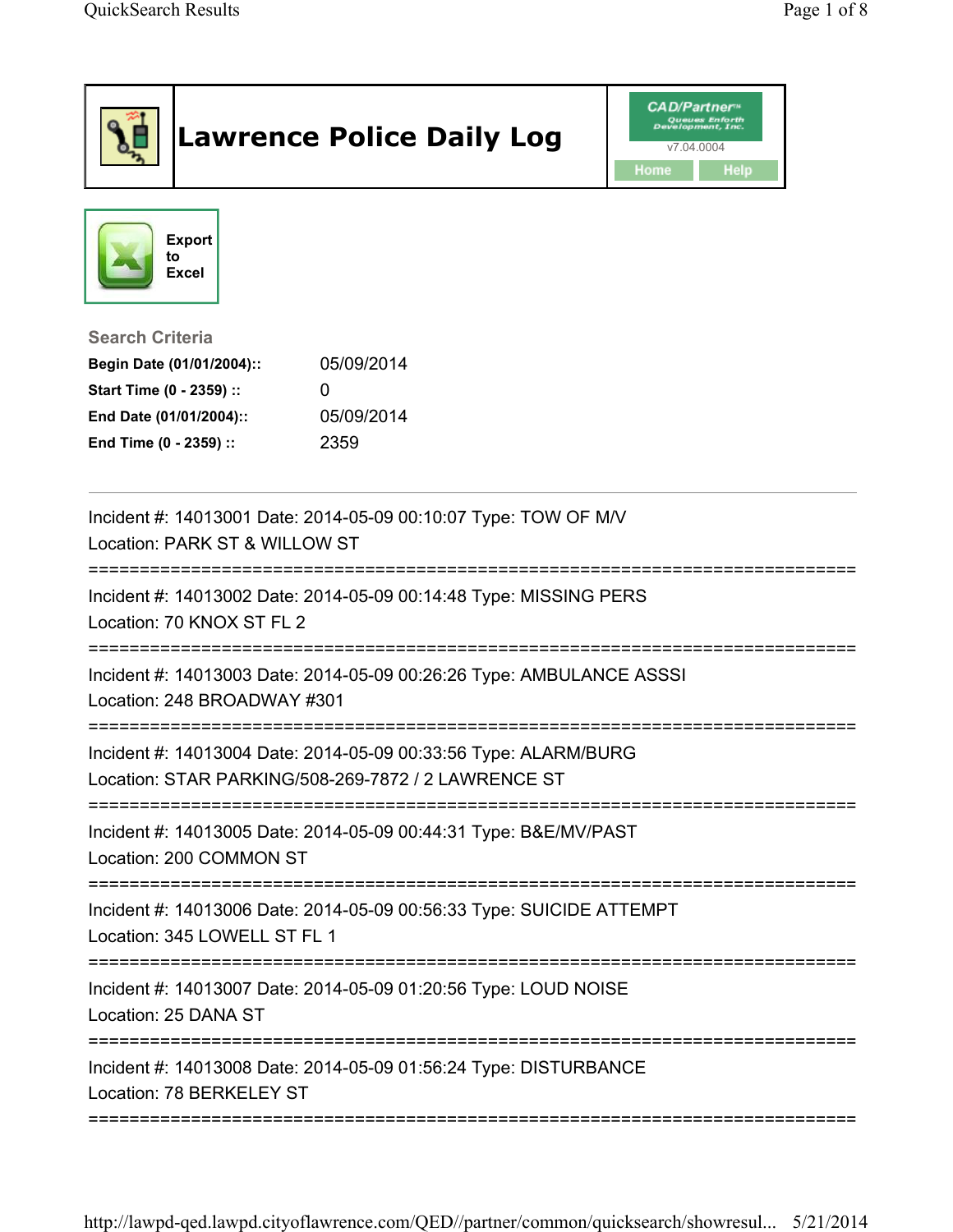| Incident #: 14013009 Date: 2014-05-09 02:53:55 Type: SHOTS FIRED<br>Location: 14 CEDAR ST                                                |
|------------------------------------------------------------------------------------------------------------------------------------------|
| Incident #: 14013010 Date: 2014-05-09 03:40:42 Type: UNKNOWN PROB<br>Location: 79 BERKELEY ST                                            |
| Incident #: 14013011 Date: 2014-05-09 05:01:41 Type: B&E/MV/PAST<br>Location: 207 CRAWFORD ST                                            |
| Incident #: 14013012 Date: 2014-05-09 05:25:42 Type: ALARMS<br>Location: SUPER LAUNDRYMAT / 74 WILLOW ST<br>============================ |
| Incident #: 14013013 Date: 2014-05-09 05:31:04 Type: ALARMS<br>Location: LORENZO RESIDENCE / 243 SALEM ST                                |
| Incident #: 14013014 Date: 2014-05-09 06:40:37 Type: SPECIAL CHECK<br>Location: 50 BROADWAY                                              |
| Incident #: 14013015 Date: 2014-05-09 07:17:03 Type: SPECIAL CHECK<br>Location: 50 BROADWAY                                              |
| Incident #: 14013016 Date: 2014-05-09 07:34:58 Type: SPECIAL CHECK<br>Location: MCDONALDS / 50 BROADWAY                                  |
| Incident #: 14013017 Date: 2014-05-09 07:47:40 Type: DOMESTIC/PAST<br>Location: 41 FERN ST                                               |
| Incident #: 14013018 Date: 2014-05-09 08:02:11 Type: SUS PERS/MV<br>Location: 70 SALEM ST<br>==============                              |
| Incident #: 14013019 Date: 2014-05-09 08:20:01 Type: B&E/MV/PAST<br>Location: 81 SUMMER ST                                               |
| Incident #: 14013020 Date: 2014-05-09 08:22:42 Type: ALARMS<br>Location: 45 BROADWAY                                                     |
| Incident #: 14013021 Date: 2014-05-09 08:29:29 Type: VIO 209A<br>Location: PARTHUM SCHOOL / 255 E HAVERHILL ST                           |
| Incident #: 14013022 Date: 2014-05-09 08:31:48 Type: B&E/PAST                                                                            |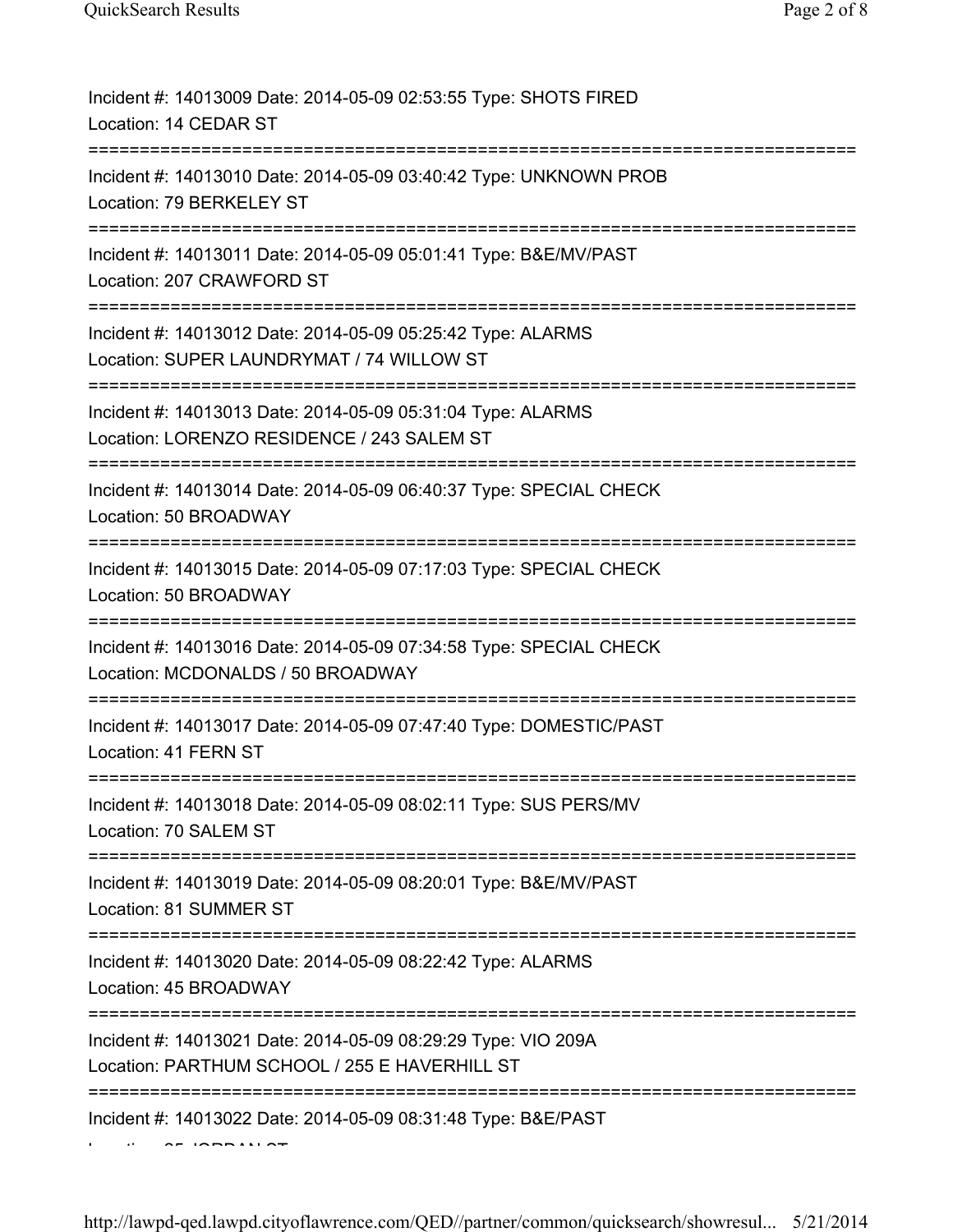| Incident #: 14013023 Date: 2014-05-09 08:40:32 Type: TOW OF M/V<br>Location: BRUCE ST & PARK ST                                |
|--------------------------------------------------------------------------------------------------------------------------------|
| Incident #: 14013024 Date: 2014-05-09 09:20:44 Type: INVEST CONT<br>Location: 264 E HAVERHILL ST                               |
| Incident #: 14013025 Date: 2014-05-09 09:27:49 Type: HIT & RUN M/V<br>Location: ESSEX ST & NEWBURY ST                          |
| Incident #: 14013026 Date: 2014-05-09 09:32:35 Type: SUS PERS/MV<br>Location: HAVERHILL ST & NEWBURY ST                        |
| Incident #: 14013027 Date: 2014-05-09 09:39:25 Type: MISSING PERS<br>Location: 31 SUMMER ST                                    |
| =================================<br>Incident #: 14013028 Date: 2014-05-09 09:40:28 Type: B&E/MV/PAST<br>Location: 22 DOYLE ST |
| Incident #: 14013029 Date: 2014-05-09 09:41:41 Type: ALARM/BURG<br>Location: 137 OSGOOD ST                                     |
| Incident #: 14013030 Date: 2014-05-09 09:50:08 Type: B&E/MV/PAST<br>Location: 5 NIGHTINGALE CT                                 |
| Incident #: 14013031 Date: 2014-05-09 10:29:55 Type: MEDIC SUPPORT<br>Location: 100 FOSTER ST                                  |
| Incident #: 14013032 Date: 2014-05-09 10:31:17 Type: STOL/MV/PAS<br>Location: 541 HAVERHILL ST                                 |
| Incident #: 14013034 Date: 2014-05-09 10:48:32 Type: LOST PROPERTY<br>Location: 90 LOWELL ST                                   |
| Incident #: 14013033 Date: 2014-05-09 10:50:36 Type: M/V STOP<br>Location: HAMPSHIRE ST & LOWELL ST                            |
| Incident #: 14013035 Date: 2014-05-09 10:56:29 Type: NOISE ORD<br>Location: 19 E HAVERHILL ST #REAR FL 1ST                     |

===========================================================================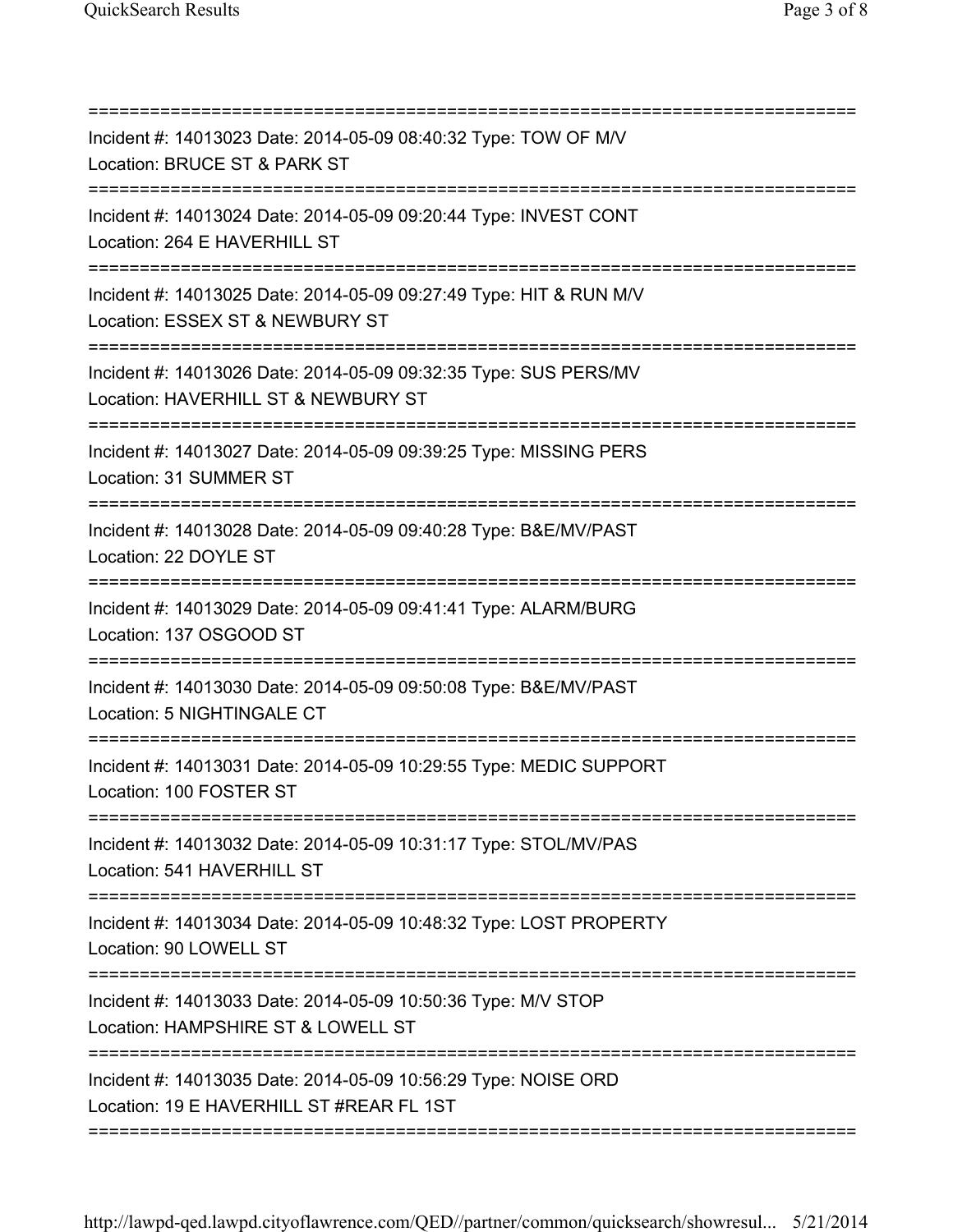| Incident #: 14013036 Date: 2014-05-09 11:11:41 Type: INVEST CONT<br>Location: 16 MELVIN                                                                                |
|------------------------------------------------------------------------------------------------------------------------------------------------------------------------|
| Incident #: 14013037 Date: 2014-05-09 11:31:08 Type: INVEST CONT<br>Location: GUILMETTE SCHOOL / 80 BODWELL ST                                                         |
| Incident #: 14013038 Date: 2014-05-09 12:03:26 Type: INVEST CONT<br>Location: 38 ORCHARD ST                                                                            |
| Incident #: 14013039 Date: 2014-05-09 12:06:57 Type: KEEP PEACE<br>Location: 247 HIGH ST<br>================================                                           |
| Incident #: 14013040 Date: 2014-05-09 12:08:28 Type: SUS PERS/MV<br>Location: CHICKERING ST & COLONIAL RD                                                              |
| Incident #: 14013043 Date: 2014-05-09 12:18:06 Type: FRAUD<br>Location: 154 WALNUT ST                                                                                  |
| Incident #: 14013041 Date: 2014-05-09 12:20:45 Type: NOTIFICATION<br>Location: 112 MARSTON ST #419<br>======================                                           |
| Incident #: 14013042 Date: 2014-05-09 12:25:25 Type: INVESTIGATION<br>Location: 52 COMMON ST                                                                           |
| Incident #: 14013044 Date: 2014-05-09 12:41:50 Type: ALARM/BURG<br>Location: 250 CANAL ST                                                                              |
| Incident #: 14013045 Date: 2014-05-09 13:10:55 Type: GENERAL SERV<br>Location: 32 FRONT ST                                                                             |
| Incident #: 14013046 Date: 2014-05-09 13:21:17 Type: STOL/MV/PAS<br>Location: 54 W DALTON ST                                                                           |
| Incident #: 14013047 Date: 2014-05-09 13:49:10 Type: LIC PLATE STO<br>Location: 65 TEWKSBURY ST                                                                        |
| Incident #: 14013048 Date: 2014-05-09 13:49:29 Type: FIGHT<br>Location: 60 ALLEN ST                                                                                    |
| Incident #: 14013050 Date: 2014-05-09 14:35:42 Type: UNWANTEDGUEST<br>$\overline{a}$ . The substant $\overline{a}$ is the set $\overline{a}$ is the set $\overline{a}$ |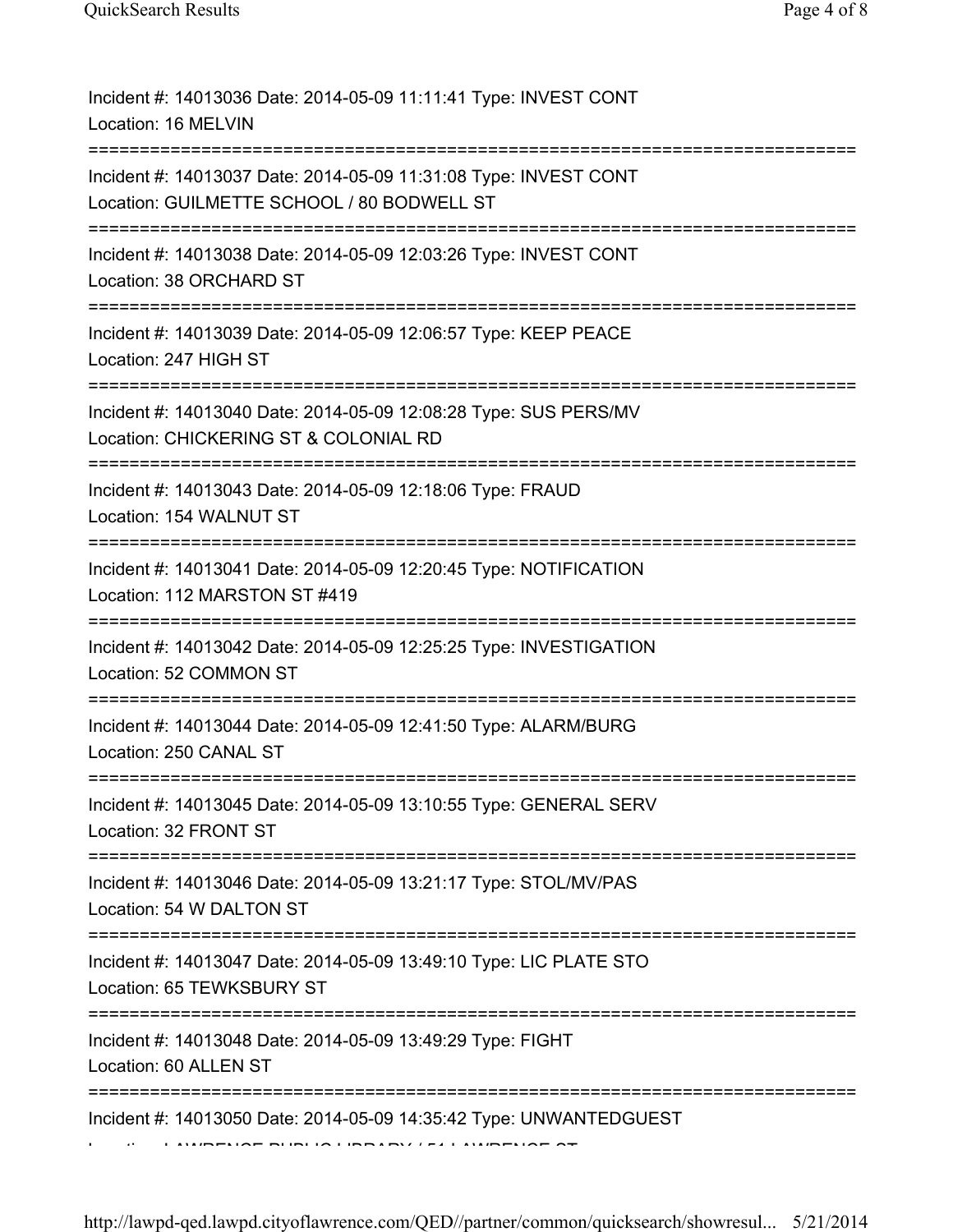| Incident #: 14013049 Date: 2014-05-09 14:35:48 Type: LOCKOUT<br>Location: 36 NEWTON ST<br>====================================     |
|------------------------------------------------------------------------------------------------------------------------------------|
| Incident #: 14013051 Date: 2014-05-09 14:51:08 Type: WARRANT SERVE<br>Location: LAWRENCE POLICE DEPARTMENT / 90 LOWELL ST          |
| Incident #: 14013052 Date: 2014-05-09 14:57:30 Type: NOISE ORD<br>Location: 19 PLEASANT TER                                        |
| Incident #: 14013053 Date: 2014-05-09 15:09:05 Type: DOMESTIC/PROG<br>Location: 189 PARK ST FL 1ST                                 |
| Incident #: 14013054 Date: 2014-05-09 15:13:13 Type: AUTO ACC/PI<br>Location: COADY'S TOWING SERVICE / 139 MARSTON ST              |
| Incident #: 14013055 Date: 2014-05-09 15:19:33 Type: SUS PERS/MV<br>Location: DORCHESTER ST & S UNION ST                           |
| Incident #: 14013056 Date: 2014-05-09 15:26:46 Type: AUTO ACC/PI<br>Location: BROADWAY & HAVERHILL ST                              |
| Incident #: 14013057 Date: 2014-05-09 15:40:23 Type: HARASSMENT<br>Location: 495 HAMPSHIRE ST FL 1ST<br>========================== |
| Incident #: 14013058 Date: 2014-05-09 15:44:24 Type: LARCENY/PAST<br>Location: 385 LOWELL ST                                       |
| Incident #: 14013059 Date: 2014-05-09 16:20:39 Type: SUS PERS/MV<br>Location: BEACON ST & WOOD LN                                  |
| Incident #: 14013061 Date: 2014-05-09 16:32:00 Type: INVESTIGATION<br>Location: 10 CARVER ST                                       |
| Incident #: 14013060 Date: 2014-05-09 16:32:27 Type: DRUG VIO<br>Location: 51 RAILROAD ST                                          |
| Incident #: 14013062 Date: 2014-05-09 16:43:25 Type: M/V STOP<br>Location: 11 BROADWAY AV                                          |

===========================================================================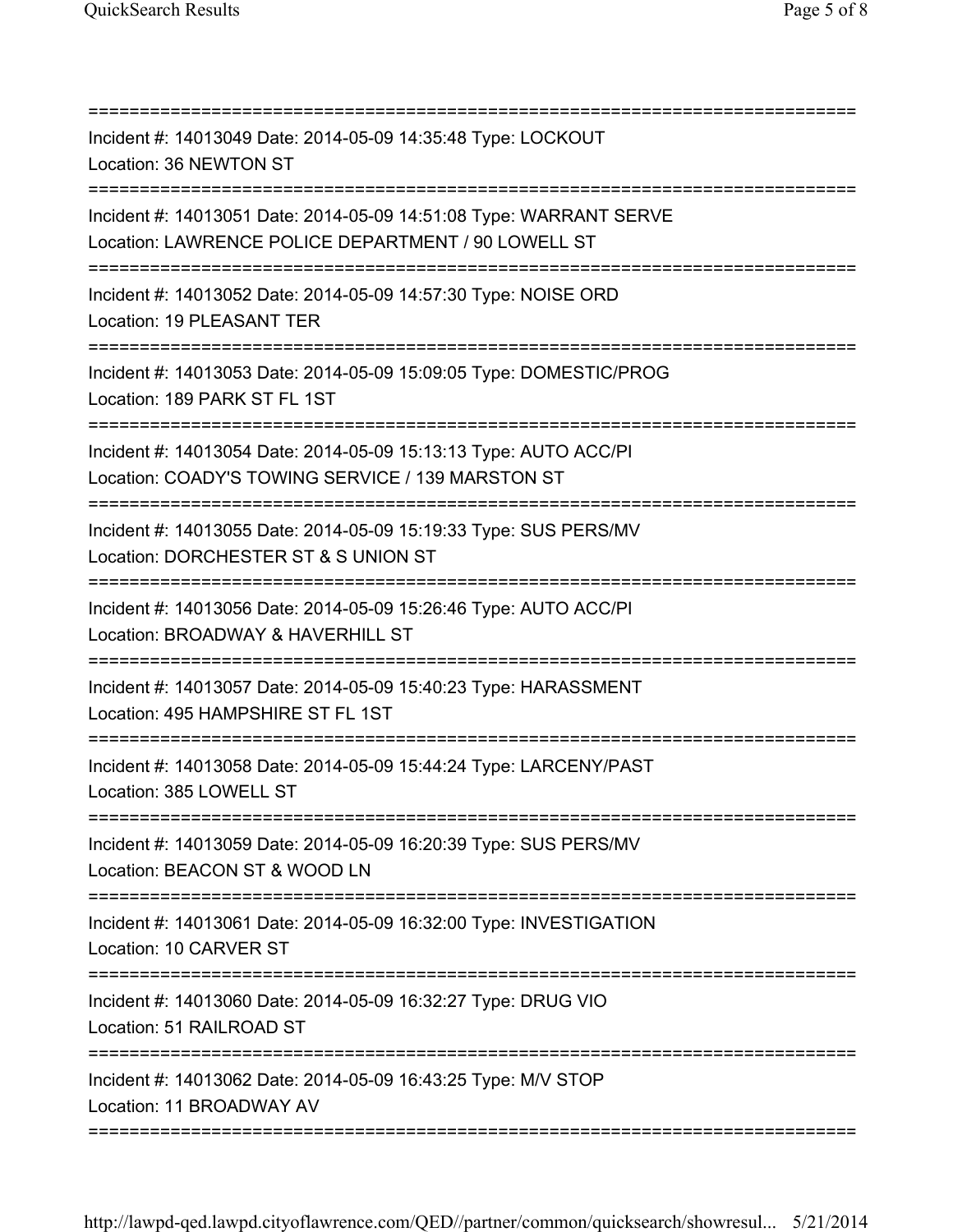| Incident #: 14013063 Date: 2014-05-09 16:56:49 Type: MEDIC SUPPORT<br>Location: 21 SPRINGFIELD ST FL 2ND                       |
|--------------------------------------------------------------------------------------------------------------------------------|
| Incident #: 14013064 Date: 2014-05-09 17:04:34 Type: SHOTS FIRED<br>Location: 18 FRANKLIN ST                                   |
| Incident #: 14013065 Date: 2014-05-09 17:10:39 Type: DISTURBANCE<br>Location: 22 CEDAR ST                                      |
| Incident #: 14013066 Date: 2014-05-09 17:43:32 Type: M/V STOP<br>Location: HIGH ST & PLEASANT ST                               |
| Incident #: 14013067 Date: 2014-05-09 17:51:01 Type: DOMESTIC/PROG<br>Location: 82 KNOX ST                                     |
| Incident #: 14013068 Date: 2014-05-09 18:10:26 Type: A&B D/W PAST<br>Location: 20 GRANVILLE ST                                 |
| Incident #: 14013069 Date: 2014-05-09 18:13:36 Type: ASSSIT AMBULANC<br>Location: 175 HAVERHILL ST                             |
| Incident #: 14013070 Date: 2014-05-09 18:14:59 Type: MAL DAMG PROG<br>Location: ANDOVER ST                                     |
| Incident #: 14013071 Date: 2014-05-09 19:18:05 Type: SUS PERS/MV<br>Location: 55 RAILROAD ST                                   |
| Incident #: 14013072 Date: 2014-05-09 19:19:42 Type: LIC PLATE STO<br>Location: S BROADWAY & SHATTUCK ST                       |
| Incident #: 14013073 Date: 2014-05-09 19:32:40 Type: AUTO ACC/NO PI<br>Location: ANDOVER ST & CLIFTON                          |
| ======================<br>Incident #: 14013074 Date: 2014-05-09 19:38:51 Type: NOISE ORD<br>Location: ANDOVER ST & PHILLIPS ST |
| Incident #: 14013076 Date: 2014-05-09 19:45:27 Type: CK WELL BEING<br>Location: 38 FAIRMONT ST                                 |
| Incident #: 14013075 Date: 2014-05-09 20:00:59 Type: FRAUD                                                                     |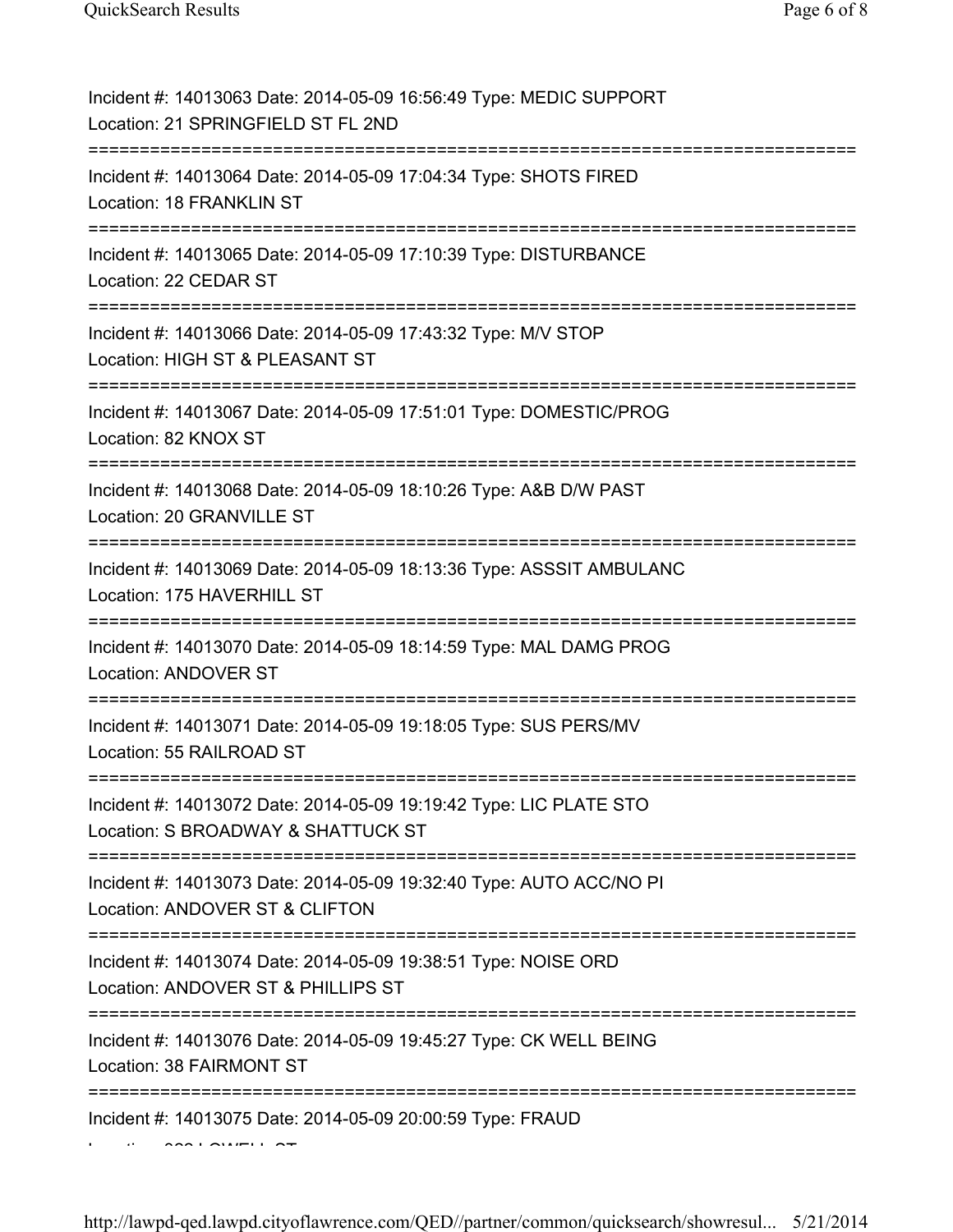| Incident #: 14013077 Date: 2014-05-09 20:23:49 Type: NOTIFICATION<br>Location: 21 OHIO AV #1               |
|------------------------------------------------------------------------------------------------------------|
| Incident #: 14013078 Date: 2014-05-09 20:28:25 Type: B&E/MV/PAST<br>Location: 34 LAWRENCE ST               |
| Incident #: 14013079 Date: 2014-05-09 20:36:37 Type: AUTO ACC/NO PI<br>Location: 76 MELVIN ST              |
| Incident #: 14013080 Date: 2014-05-09 20:45:14 Type: CK WELL BEING<br>Location: 46 AMESBURY ST #6A         |
| Incident #: 14013081 Date: 2014-05-09 21:00:51 Type: MAN DOWN<br>Location: 81 WEST ST                      |
| Incident #: 14013082 Date: 2014-05-09 21:05:23 Type: AUTO ACC/PI<br>Location: 91 AMES ST                   |
| Incident #: 14013083 Date: 2014-05-09 21:54:22 Type: AUTO ACC/NO PI<br>Location: MERRIMACK ST & S UNION ST |
| Incident #: 14013085 Date: 2014-05-09 22:07:06 Type: SUS PERS/MV<br>Location: 78 EVERETT ST                |
| Incident #: 14013086 Date: 2014-05-09 22:07:34 Type: WARRANT SERVE<br>Location: 162 FRANKLIN ST FL 1       |
| Incident #: 14013084 Date: 2014-05-09 22:07:46 Type: M/V STOP<br>Location: MERRIMACK ST & S BROADWAY       |
| Incident #: 14013087 Date: 2014-05-09 22:20:08 Type: NOISE ORD<br>Location: 332 PARK ST                    |
| Incident #: 14013088 Date: 2014-05-09 22:41:35 Type: NOISE ORD<br>Location: 14 BEACON ST FL 1              |
| Incident #: 14013089 Date: 2014-05-09 22:42:46 Type: M/V STOP<br>Location: ANDOVER ST & STATE ST           |

===========================================================================